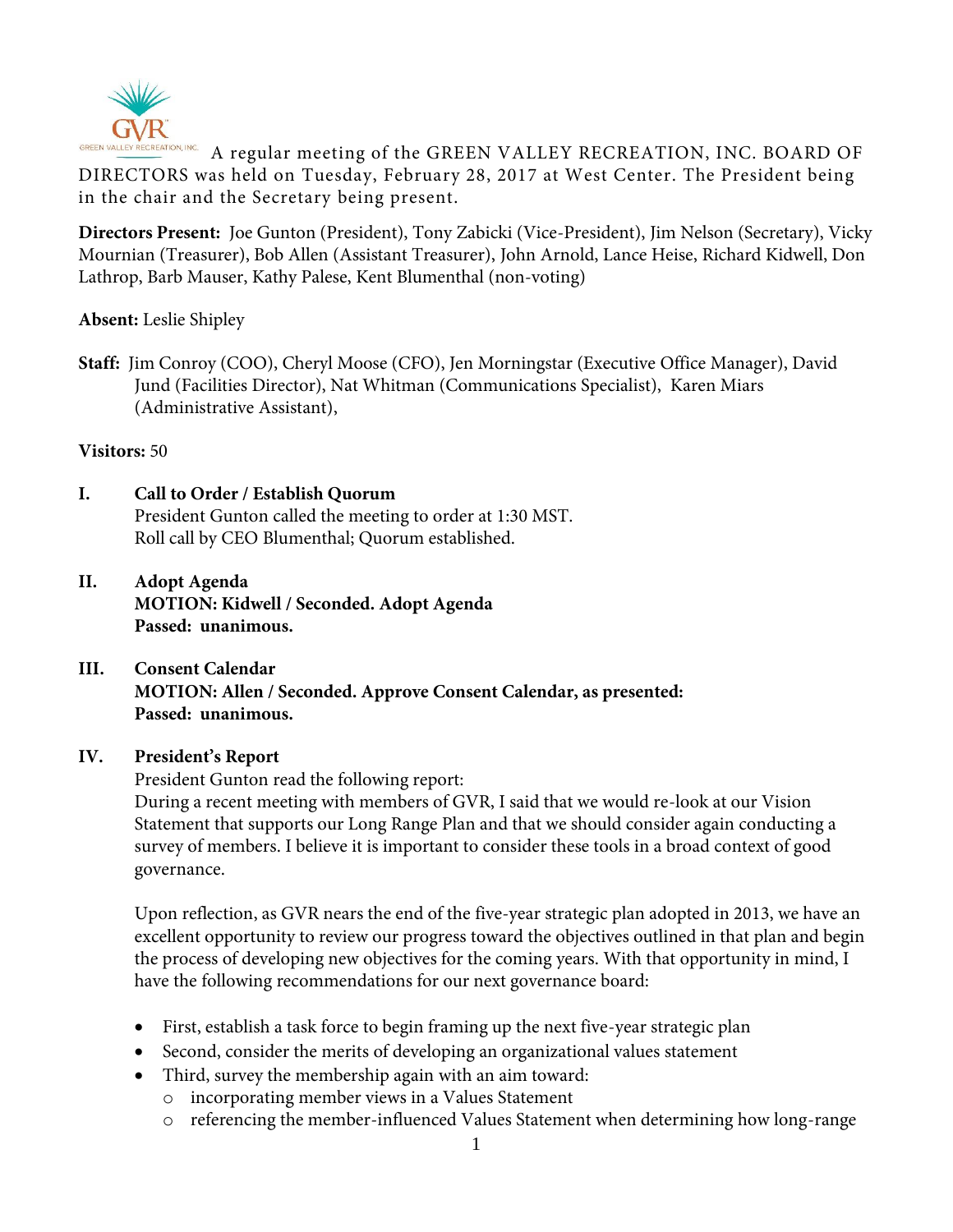planning suggestions within WSM Architect's 2016 report should be integrated in the fiveyear strategic plan

- o examining the current Vision and Mission Statements against the Values Statement and presumed objectives of the five-year strategic plan
- o making any needed improvements to these governance tools in that broader context

I believe that these tools, if thoughtfully developed to ensure they are cohesive and complementary, will provide a clear roadmap for staff and board for years to come. I encourage the new Board to address these issues early in their leadership positions as Directors, and where necessary, outsource tasks associated with them to an independent, impartial expert to complete. As Directors, we are charged with ensuring that GVR is a sustainable organization well into a future that will certainly present evolving interests and challenges. It is not this or the next board's job to read tea leaves or otherwise predict those interests and challenges, but to lay a complete and sturdy foundation upon which future boards and staff can build a member-responsive organization. Now it is time to take this next step to ensure GVR is building on a solid foundation of values, vision, mission and goals.

## **V. CEO Report:**

CEO Blumenthal read a statement highlighting recent progress on former Nursery property acquisition and re-zoning and Pima County owned property.

Blumenthal also reported pm Pima County Outreach to GVR Regarding County-owned PCC & CPAC Facilities in Green Valley

- In January 2016, Pima County Administrator, Chuck Huckelberry invited GVR to join him in a focused discussion between the County, CPAC and Green Valley Recreation, Inc. regarding a future operating model for CPAC.
- In January 2017, County Administrator, Huckelberry sent correspondence to newly-elected Pima County Supervisor (District 4), Steve Christy encouraging Mr. Christy to broach a potential partnership between GVR and the CPAC Foundation that could lead to the publically-constructed facilities in Green Valley being put to better and more extensive use. A meeting between the parties has not yet happened.
- If I may, let me read you County Administrator Huckelberry's response to individuals who write to him about this issue:

## *Dear ,*

## *I appreciate your letter regarding the Community Performance and Arts Center (CPAC).*

*Our goal in having the CPAC Foundation and Green Valley Recreation (GVR) discuss this issue is to increase utilization of the public assets constructed by County taxpayers. We do not wish to displace the CPAC Foundation; we are simply examining how best to use a public asset.* 

*Nothing will occur regarding any reduction in CPAC's use of the facility, nor will anyone be turned away if GVR chooses to locate in, operate or lease the facility.*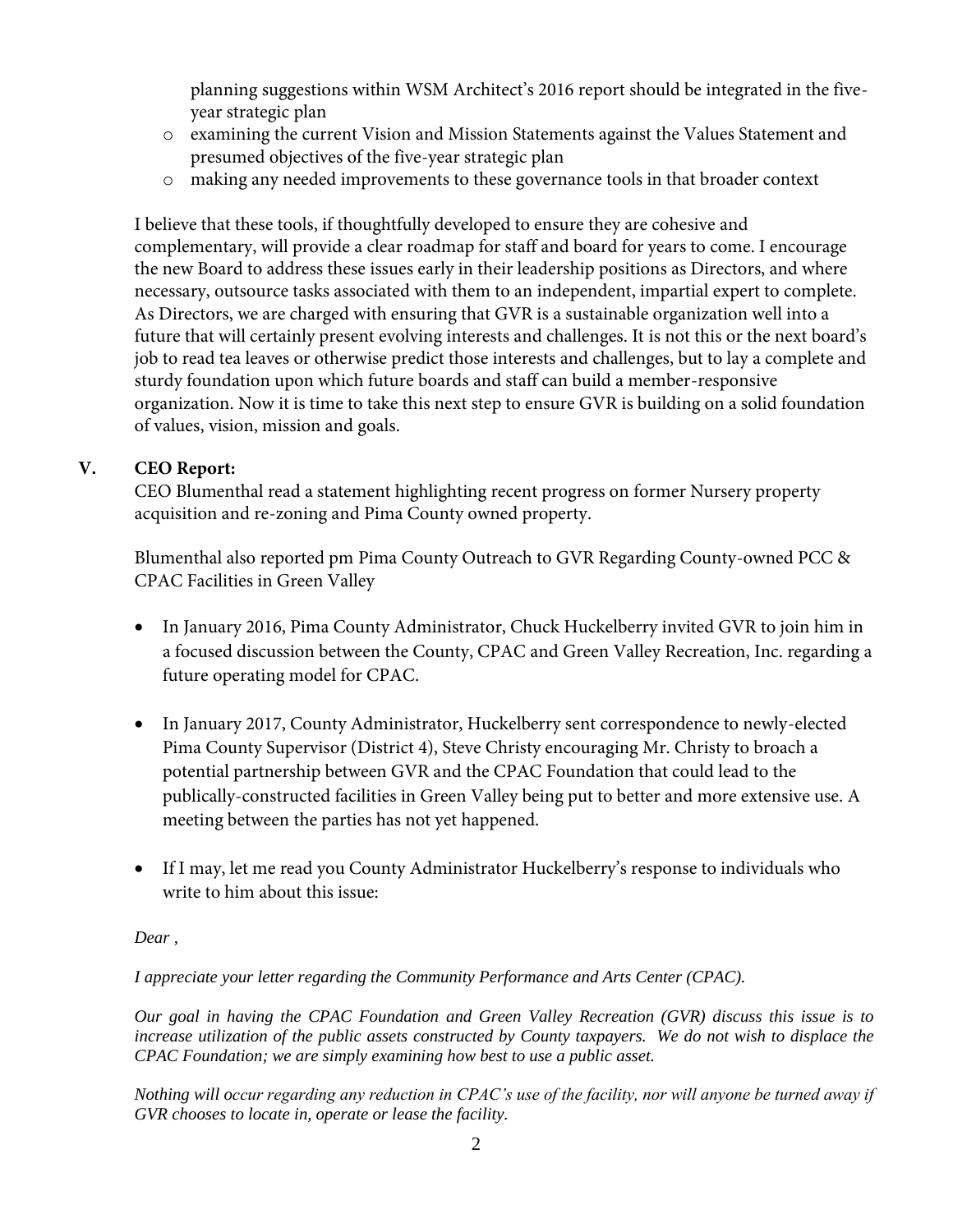*We will continue to discuss the options with both organizations and are hopeful an agreeable solution can be reached to preserve the activities of both parties while improving the utilization of this public facility.*

*Sincerely,*

#### *Chuck Huckelberry County Administrator*

- GVR is not driving this bus. We did not reach out to Pima County, the County reached out to us because GVR has a good reputation for managing its assets well and for delivering highquality programs and services to our members. Our members represent over 75% of all Green Valley residents.
- Yes, with the Board's endorsement and encouragement, GVR is interested in having the conversation with the County and the CPAC Foundation. Why? Because partnerships that bring a greater good to all parties, including GVR members is important to us.
- There are five (5) Focus Areas in GVR's Five-year Strategic Plan adopted in September 2013 to continue through 2018. Focus Area #4 is: Partnerships. The two goals for Focus Area #4 are:
	- 1. Create a minimum of two new working partnerships each year.
	- 2. Enhance benefits to GVR members through partnerships.
- I am pleased to report that GVR has pursued with zeal public and private partnerships both within and without the Corporation. Largely these partnerships have benefited all parties involved. GVR partners include the Green Valley Council, the Green Valley/Sahuarita Chamber of Commerce, the Greater Green Valley Community Foundation, Freeport Mac Moran, the Green Valley Fire District, the Green Valley Economic Development Management Team, the "From insufficiency to Self-sufficiency" coalition and others.

## **VI. New Business**

**A.** Proposed GVR Insurance

**MOTION: Nelson / Seconded. Authorize the CEO to pursue GVR agency or employee licensure and negotiate terms of agreement between GVR and Lovitt & Touché, Inc. to establish a full-service personal lines insurance program for GVR members at competitive rates, with negotiated terms of agreement subject to Board review and final approval. Passed: unanimous**

**B.** Proposed Cardio Spark "Heart Safe Community" Endorsement

**MOTION: Gunton / Seconded. Endorse the CardioSpark research project of The Arizona Center for Accelerated Biomedical Innovation (ACABI) at the University of Arizona in support of establishing 'heart-safe' communities in Green Valley; further, assist ACABI in conducting the study, including recruiting Home Owner Associations (HOAs) and their respective HOA residents as volunteer research study participants.**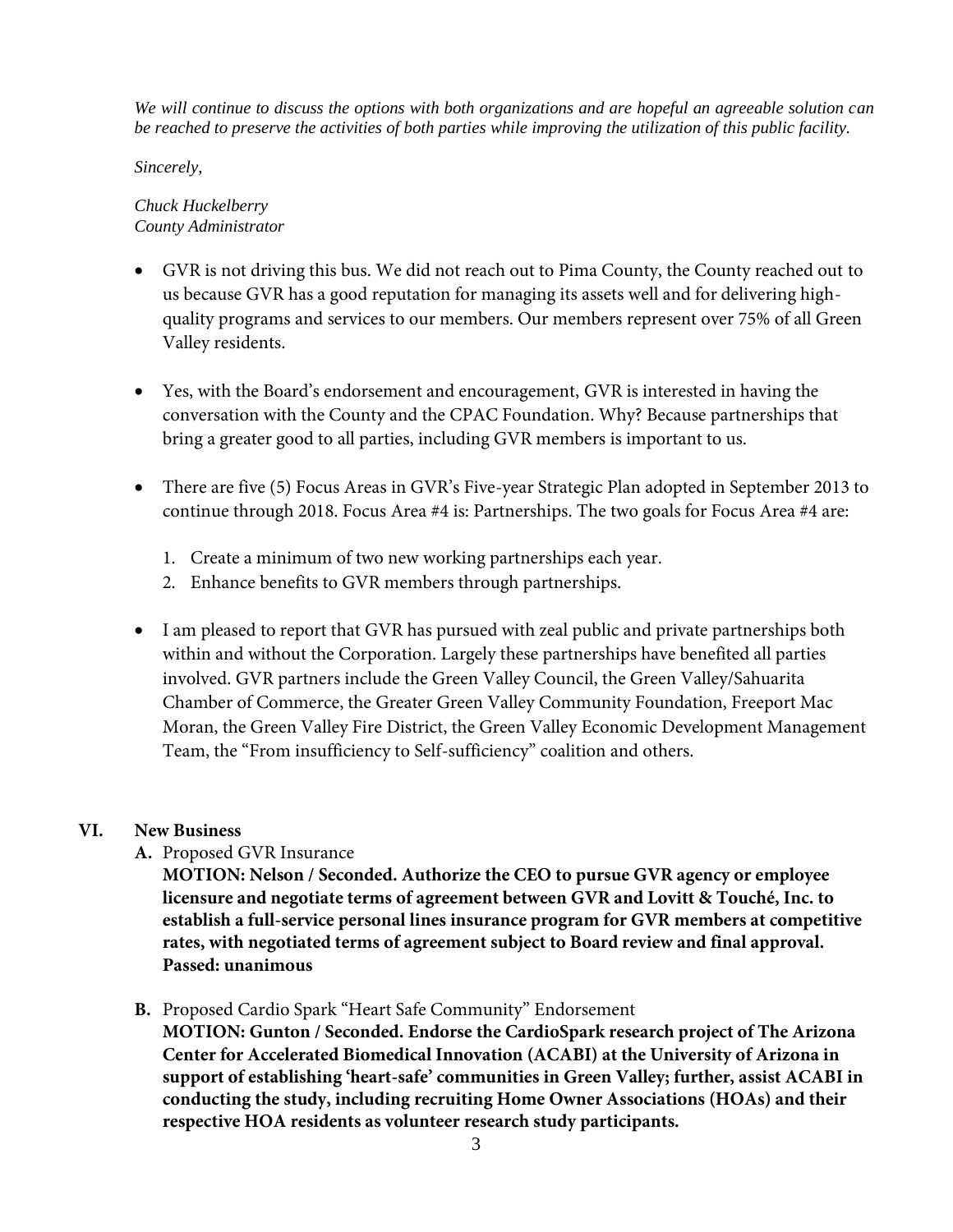#### **Passed: unanimous**

#### **VII. Standing Committee Reports**

**A. Fiscal Affairs** – Director Mournian At the last FAC meeting we began discussion on the end of year excess revenue and asked Cheryl to advise us of the total. I am going to ask Cheryl to address this so that we can see where this excess comes from, how it will be disbursed and what will be the final amount that our committee will be discussing at our next meeting in regard to allocation. It is also important to know that the FAC will follow the CPM and the Reserve Policy to advise the Board on the allocation of any excess.

Last month I spoke about how GVR will handle the funding for the 10-year plan and will reiterate that there will be no special assessment. The main projects will be funded from either the Capital Repair, Replacement and Maintenance fund for existing items or the Capital Initiatives fund for new items. These funds remain strong at approximately \$5M and \$2M respectively at December 31<sup>st</sup> 2016 before any adjustments from the Auditor. It is also to be noted that any projects must have the funds available before they can begin. The final Audit report for 2016 will be presented to the Board and membership at our Annual meeting on March 28<sup>th</sup> at 9am in the West Center, I do hope that you will attend.

There have been comments about the 2017 budget which I would also like to address. Please remember that budgets are estimates based on the information available at the time of preparation. The recent annual membership fee increase of 2% was based on a 1.7% CPI and then rounded to eliminate odd cents. The estimated 2017 annual membership dues fund 62% of the operating expense budget – this is \$62 of each \$100. When looking at the total operating and capital expense budget for 2017 the annual dues fund 56% – this is \$56 of each \$100. The balance of the budget income comes from non-dues revenue such as classes, performing arts and New Member Capital Fees, so any excess revenue at the end of the year would be attributed to this source. Without this non-dues revenue we would need to raise the dues by a considerable amount just to keep GVR where we are now.

Considering the changes that have been put in place by the Dept. of labor regarding wage classification and the cost savings found by the CFO the difference between the 2016 budget and the 2017 budget is an increase of 8.5%. This is considerably less than what was envisioned at the start of the budget development process and I commend the CFO for her diligence in this area.

I hope that this has helped to explain how FAC and the Board work together to make sure that we do the very best we can to preserve, maintain and protect the investment that we all have in our community of GVR.

- **B. Planning & Evaluation** Director Arnold club requests in the amount of less than \$2,500 are due tomorrow. Anticipate members will be polled on their preferences for long-term plans. When the order is identified, we have the opportunity to work with GVR Foundation to help fund long-term plans
- **C. Nominations & Elections** Director Allen reported 2017 election is under way, and gave a summary of progress thus far.
- **D. Board Affairs** no report
- **VIII. Ad Hoc Committee Reports**
	- **A. Investment Committee**  no report